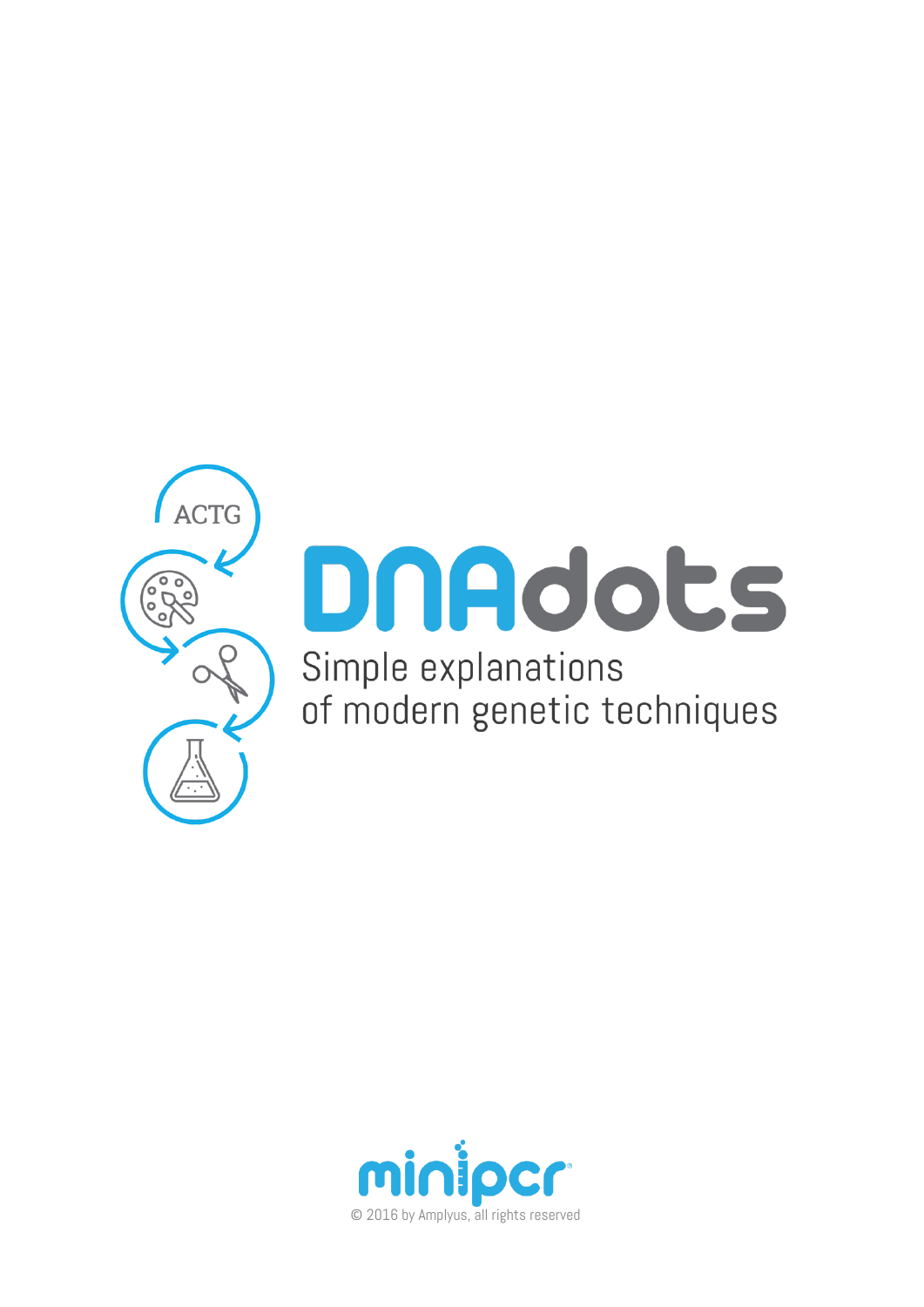## DNA fingerprinting

## What it is:

### **Using DNA to identify individuals**

All humans are 99.9% identical in our DNA. It is the remaining 0.1% that makes our genetic makeup unique. That diverse 0.1% of our DNA can be used to identify people, so long as we know how to look for those differences.

DNA fingerprinting is a set of techniques that analyze variable regions in our DNA in order to identify people. The "trick" scientists use to spot genetic differences is to focus on regions of our DNA that are known to typically vary from person to person. DNA fingerprinting usually focuses on specific DNA regions called "microsatellites", which can be of different length in different people.

Scientists can isolate microsatellite DNA and separate it by size using a process called gel electrophoresis. DNA fragments of different lengths form a unique pattern of bands in gel electrophoresis, or a "DNA fingerprint" that represents an individual's unique genetic profile.



Sequencing

DNA fingerprinting is most commonly used in paternity testing or criminal investigations. If two DNA fingerprints match, then the evidence is likely to come from the matching suspect. For example, can you tell which one of the fingerprints above seems to match evidence from the crime scene?

## How it works:

#### **Looking at repeat variations**

A common form of genetic variation used for DNA fingerprinting are *variable number tandem repeats (VNTRs)*, locations in the genome where a certain nucleotide sequence is repeated multiple times. Polymerase Chain Reaction (PCR) can be used to amplify VNTRs, in essence isolating these variable regions from the rest of the genome. This is usually followed by gel electrophoresis to separate the repetitive regions by size, which is determined by the number of repeats. Two people taken at random will usually vary in the size of their VNTRs.

If the repetitive unit is really short  $(12$  nucleotides), these regions are referred to as *short tandem repeats*